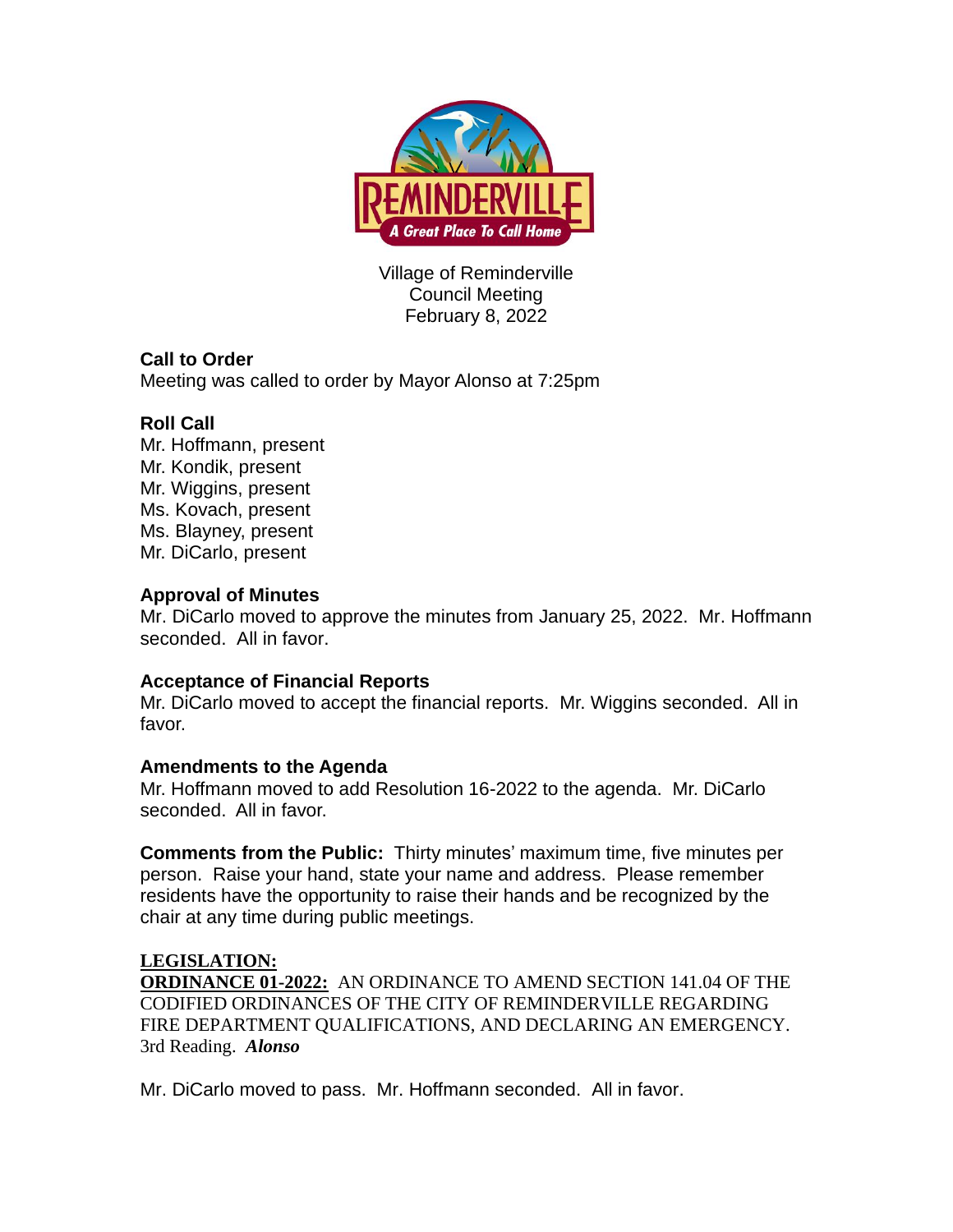**ORDINANCE 02-2022:** AN ORDINANCE TO AMEND SECTION 141.16 OF THE CODIFIED ORDINANCES OF THE CITY OF REMINDERVILLE REGARDING FIRE DEPARTMENT PAID HOLIDAY DATES, AND DECLARING AN EMERGENCY. 3rd Reading. *Alonso* 

Mr. DiCarlo moved to pass. Mr. Hoffmann seconded. All in favor.

**ORDINANCE 03-2022:** AN ORDINANCE TO AMEND SECTION 141.19 OF THE CODIFIED ORDINANCES OF THE CITY OF REMINDERVILLE REGARDING LONGEVITY FOR FIRE DEPARTMENT EMPLOYEES, AND DECLARING AN EMERGENCY. 3rd Reading. *Alonso* 

Mr. DiCarlo moved to pass. Mr. Hoffmann seconded. All in favor.

**ORDINANCE 04-2022:** AN ORDINANCE TO AMEND SECTION 1501.01 OF THE CODIFIED ORDINANCES OF THE CITY OF REMINDERVILLE REGARDING OHIO FIRE CODE, AND DECLARING AN EMERGENCY. 3rd Reading. *Alonso* 

Mr. DiCarlo moved to pass. Mr. Hoffmann seconded. All in favor.

**ORDINANCE 05-2022:** AN ORDINANCE TO AMEND SECTION 1503.01 OF THE CODIFIED ORDINANCES OF THE CITY OF REMINDERVILLE REGARDING THE NATIONAL FIRE PROTECTION ASSOCIATION LIFE SAFETY CODE, AND DECLARING AN EMERGENCY. 3rd Reading. *Alonso* 

Mr. DiCarlo moved to pass. Mr. Hoffmann seconded. All in favor.

**ORDINANCE 06-2022:** AN ORDINANCE REPEALING CITY OF REMINDERVILLE CODIFIED ORDINANCES AS RELATED TO THE CITY FIRE DEPARTMENT, AND DECLARING AN EMERGENCY. 3rd Reading. *Alonso* 

Mr. DiCarlo moved to pass. Mr. Hoffmann seconded. All in favor.

**ORDINANCE 08-2022:** AN ORDINANCE TO AUTHORIZE THE ESTABLISHMENT OF THE "BUILDING/ENGINEERING DEPOSITS FUND" FOR THE PURPOSE OF IMPROVING FINANCIAL REPORTING OF CERTAIN FIDUCIARY ACTIVITIES. 3rd Reading. *Alonso* 

Mr. DiCarlo moved to pass. Mr. Hoffmann seconded. All in favor.

**ORDINANCE 09-2022:** AN ORDINANCE REPEALING CITY OF REMINDERVILLE CODIFIED ORDINANCES AS RELATED TO THE CITY FIRE DEPARTMENT, AND DECLARING AN EMERGENCY. 2nd Reading. *Alonso*

Mr. DiCarlo moved to suspend the rules. Mr. Hoffmann seconded. All in favor. Mr. DiCarlo moved to pass by emergency. Mr. Hoffmann seconded. All in favor.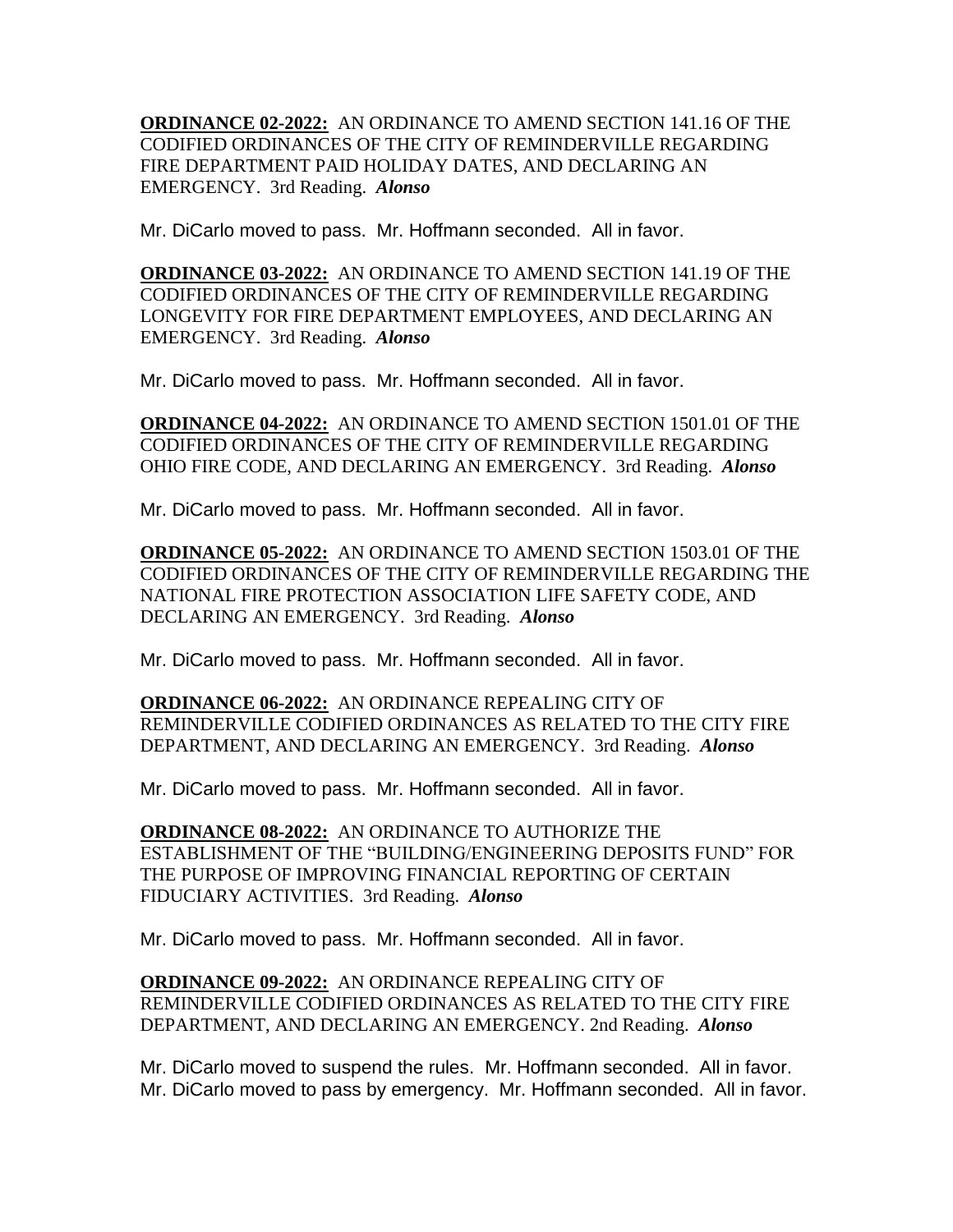**ORDINANCE 10-2022:** AN ORDINANCE TO TRANSFER ONE HUNDRED THOUSAND DOLLARS AND 00/100 (\$100,000.00) FROM THE VR JEDD FUND (2073) TO THE PARKS AND REC FUND (2041). 1 st Reading. *DiCarlo*

Mr. DiCarlo moved to suspend the rules. Ms. Kovach seconded. All in favor. Mr. DiCarlo moved to pass by emergency. Ms. Kovach seconded. All in favor.

**ORDINANCE 11-2022:** AN EMERGENCY ORDINANCE TO MAKE APPROPRIATION AND REVENUE ADJUSTMENTS FOR THE 2022 CITY BUDGET, AND DECLARING AN EMERGENCY. 1 st Reading. *Alonso*

Mr. DiCarlo moved to suspend the rules. Mr. Hoffmann seconded. All in favor. Mr. DiCarlo moved to pass by emergency. Ms. Kovach seconded. All in favor.

**RESOLUTION 01-2022:** A RESOLUTION CONFIRMING THE APPOINTMENTS OF THOMAS PLUNKETT, BENNY JONES, MATTHEW MILLER, AND MARK KONDIK TO THE VOLUNTEER FIREFIGHTERS' DEPENDENTS FUND, AND DECLARING AN EMERGENCY. 3rd Reading. *Alonso* 

Mr. DiCarlo moved to pass. Mr. Hoffmann seconded. All in favor.

**RESOLUTION 08-2022:** A RESOLUTION TO AUTHORIZE THE MAYOR TO ENTER INTO AN AGREEMENT WITH A & S ANIMAL CONTROL TO PROVIDE ANIMAL CONTROL SERVICES IN REMINDERVILLE, AND DECLARING AN EMERGENCY. 2nd Reading. *Alonso*

**RESOLUTION 11-2022:** A RESOLUTION AUTHORIZING A FIVE HUNDRED DOLLAR AND 00/100 (\$500.00) DONATION TO THE TWINSBURG BASEBALL LEAGUE. 2nd Reading. *DiCarlo*

**RESOLUTION 13-2022:** A RESOLUTION TO ACCEPT THE RESIGNATION FROM THE REMINDERVILLE POLICE DEPARTMENT AND REVOKE THE POLICE COMMISSION OF CHARLES DANA, AND DECLARING AN EMERGENCY. 1 st Reading. *Alonso*

Mr. Hoffmann moved to suspend the rules. Mr. DiCarlo seconded. All in favor. Mr. Hoffmann moved to pass by emergency. Mr. DiCarlo seconded. All in favor.

**RESOLUTION 14-2022:** A RESOLUTION TO ACCEPT A GRANT AWARDED FROM THE OHIO OFFICE OF CRIMINAL JUSTICE TO THE REMINDERVILLE POLICE DEPARTMENT FOR BODY WORN CAMERAS UP TO THE AMOUNT OF FIFTEEN THOUSAND DOLLARS AND 00/100 (\$15,000.00). 1 st Reading. *Alonso*

**RESOLUTION 15-2022:** A RESOLUTION TO HIRE SEASONAL SNOW PLOW OPERATOR JOSHUAH BENCKE FOR THE CITY OF REMINDERVILLE, AND DECLARING AN EMERGENCY. 1 st Reading. *Alonso*

Mr. Hoffmann moved to suspend the rules. Mr. DiCarlo seconded. All in favor.